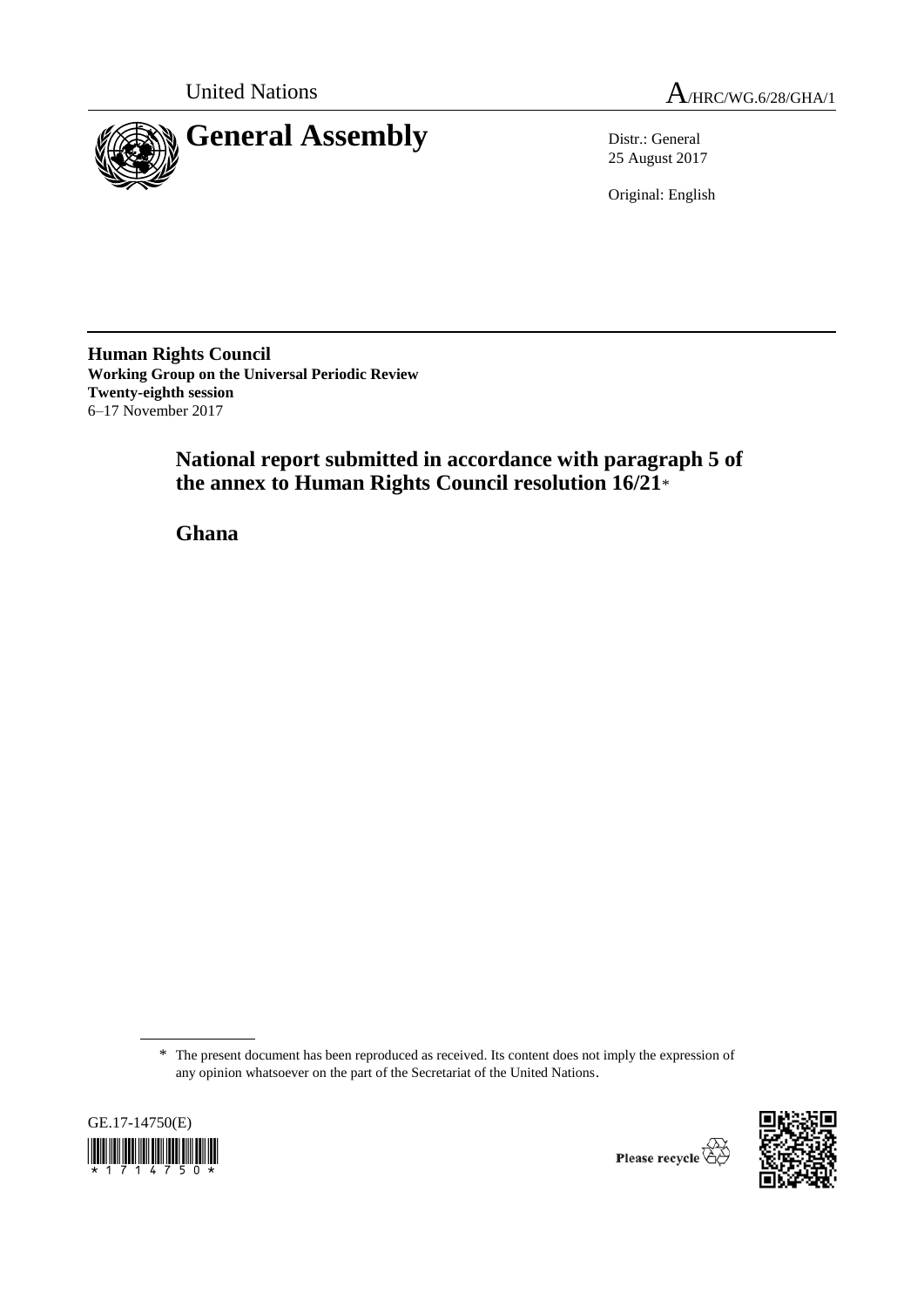# **I. Methodology**

1. After the second Universal Periodic Review (UPR) cycle in October 2012, Ghana accepted 123 of the recommendations and rejected 25. Ghana has fully and or partially implemented some of the recommendations. Some of the recommendations are in the process of being implemented. This report focuses on progress made in the implementation of the recommendations which were accepted by Ghana at the second cycle of the UPR. The report is based on the recommendations and the subtitles are tailored on the recommendations.

2. In drafting this report, the guidelines contained in decision 17/119 of the Human Rights Council were closely followed.

3. Ghana is yet to set up a standing coordinating body for the implementation of recommendations and reporting. A draft roadmap has been prepared (for adoption) for the implementation of recommendations and to also establish the standing coordinating body. Nevertheless, an ad hoc working group made up of various Government institutions was inaugurated to collate the report.

4. Like the first and second UPR cycles, this national report was prepared by the Office of the Attorney General and Ministry of Justice after a broad consultative process involving Government Ministries, Departments and Agencies (MDAs) such as the Ministries of Foreign Affairs and Regional Integration, Health, Gender Children and Social Protection, Education, Employment and Labour Relations, Lands and Natural Resources, the Police Service, the Prisons Service and the Judicial Service. Others include the Ghana Aids Commission (GAC), the Commission for Human Rights and Administrative Justice (CHRAJ) and the Births and Deaths Registry.

5. The United Nations (UN) Resident Coordinator for Ghana, Ms. Evans-Klock organized two broad consultative meetings with the Office of the Attorney General. The first meeting involved representatives of the various UN agencies and the second meeting was attended by various human rights Civil Society Organizations (CSOs). Representatives present at these two meetings made valuable inputs and comments to the report.

# **II. Development since the second review**

# **Constitution – Review of the 1992 Constitution of the Republic of Ghana**

6. The Government of Ghana after studying the recommendations of the Constitutional Review Commission (CRC), which was set up to review the Operation of the 1992 Constitution, issued a White Paper in October, 2012 and stated its position on the recommendations. Subsequently, the Government set up a Constitution Review Implementation Committee (CRIC) in October 2012 to implement the recommendations, which fall into two categories, those that require referenda and those that do not.

7. However, in July 2014 a court action was instituted against Government in the Supreme Court of Ghana challenging the constitutionality of the work of CRC. The court action stalled the work of the CRC until judgment was delivered in favour of the State in October 2015. The recommendations of the CRC are yet to be implemented.

8. On Death Penalty, Cabinet granted approval for its abolition on 24<sup>th</sup> April, 2014. This is an entrenched constitutional provision which requires a referendum for its repeal from Ghana's statute books.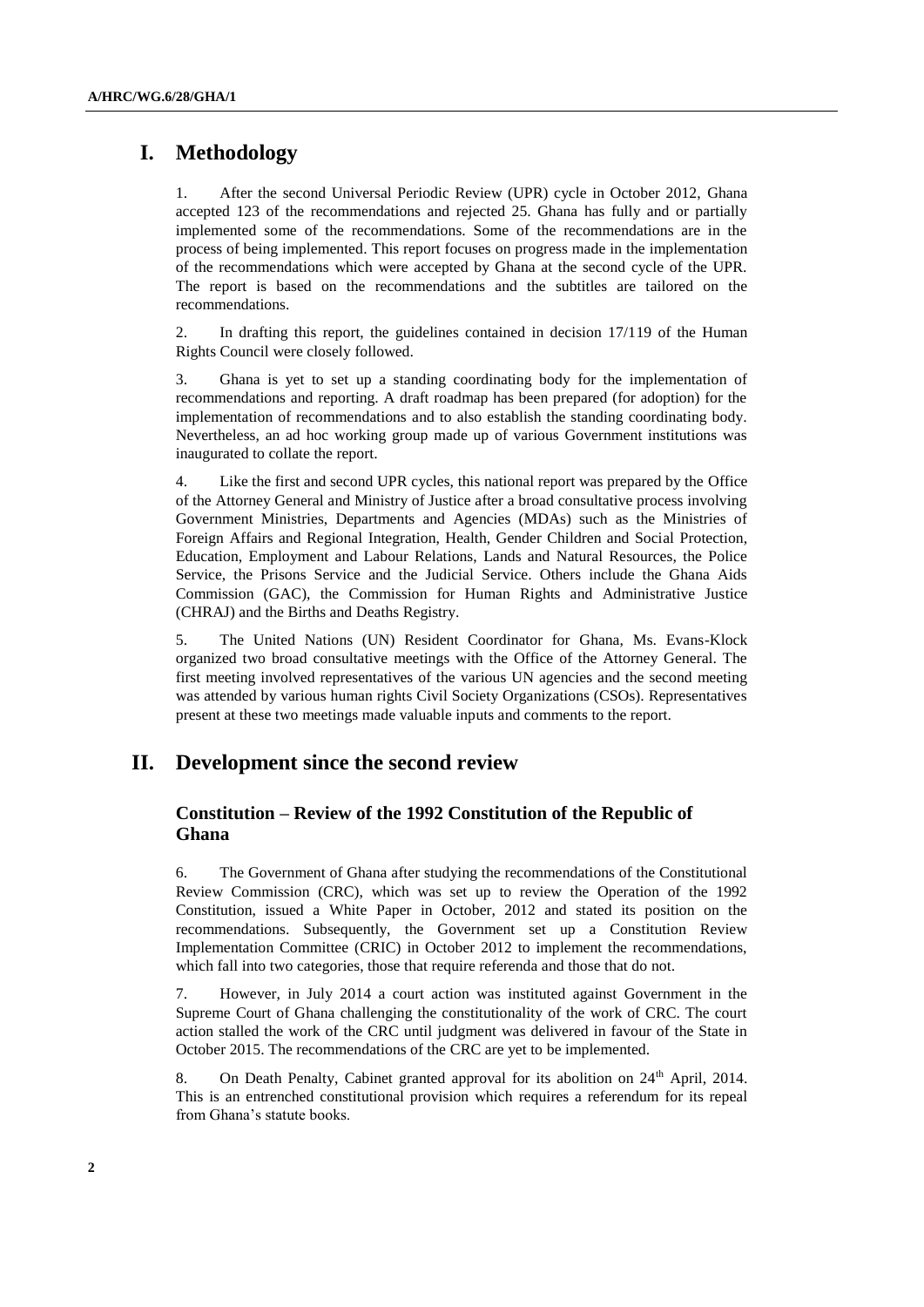### **The 2016 elections**

9. Ghana is a constitutional democracy with a strong presidency and a unicameral 275 seat parliament. Ghana once again on the basis of her observance of human rights principles successfully undertook the 2016 elections peacefully, like the five previous presidential and parliamentary elections conducted under the 1992 Constitution of Ghana. Generally, the presidential and parliamentary elections conducted in December, 2016 were peaceful, transparent, inclusive and credible. The security services maintained law and order in the entire country.

10. There are no laws in Ghana that precludes women or minorities from voting, running for office, serving as electoral monitors, or otherwise participating in political life on the same basis as men or non-minority citizens. Women in Ghana however, held fewer leadership positions than men. The 2016 elections resulted in 37 women being elected to parliament. Presidential candidates included one woman and one physically challenged person.

# **Convention against Torture and Other Cruel, Inhuman and Degrading Treatment or Punishment**

11. Ghana ratified the Optional Protocol to the Convention against Torture and Other Cruel, Inhuman and Degrading Treatment or Punishment (OPCAT) on 24<sup>th</sup> June, 2016.

#### **Gender-based issues**

12. A national End Child Marriage Project was launched in February, 2016 by the First Ladies of Africa in February, 2016.

13. Capitation Grant for Basic Education, Livelihood Empowerment Against Poverty (LEAP), School Feeding Programme, Free School Uniforms and Free Sandals have been introduced to increase access to and improve quality of education, reduce poverty and promote overall socio economic development.

### **Rights of prisoners**

14. Remand population of the Prison Service has reduced significantly as a result of the 'Justice for All Programme'.

### **Promotion of health service**

15. Community – based Health and Planning Services (CHPS) system has been introduced to promote health services in remote communities of the country.

### **Free education**

16. Government will implement a Free Senior High School Education in September 2017 aimed at improving access to Secondary Education.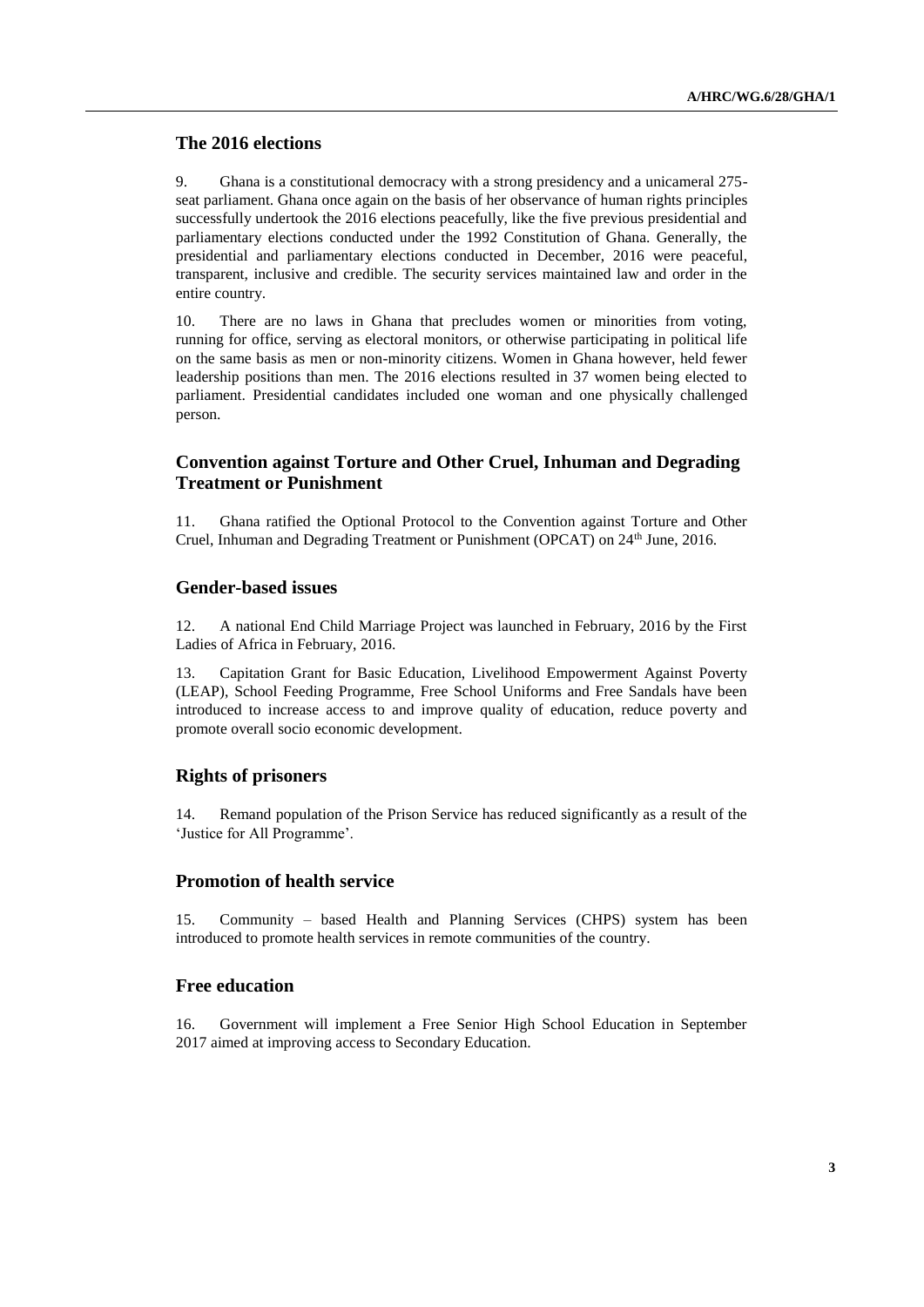# **III. Implementation of accepted recommendations**

# **A. Ratification of international conventions**

17. Ghana ratified the three Optional Protocols to the Convention on the Rights of the Child (CRC) in December, 2016, namely the Optional Protocol on the Involvement of Children in Armed Conflict (OP-CRC-AC), the Optional Protocol on the Sale of Children and the Optional Protocol on Child Prostitution and Child Pornography (OP-CRC-SC). Even though Ghana signed on to the newest OP to CRC on Communications Procedure on 24<sup>th</sup> September, 2013, it is yet to ratify.

18. Ghana is yet to ratify the ILO Convention 189 (2011) concerning Decent Work for Domestic Workers. Ghana acceded to the Hague Convention on Protection of Children and Co-operation in Respect of Inter-country Adoption (the Hague Convention) and became the 98th Contracting Party to accede to the Convention. The Convention entered into force on 1<sup>st</sup> January, 2017. The Children's (Amendment) Act, 2016 (Act 913) has incorporated Articles 18-20 of the Hague Convention.

19. Ghana ratified the Optional Protocol to the Convention against Torture and Other Cruel, Inhuman and Degrading Treatment or Punishment (OPCAT) on 24<sup>th</sup> June, 2016.

# **B. Integrating international conventions into domestic law**

20. Ghana subscribes to the dualist tradition in international law. Therefore, under Article 75 of the 1992 Constitution, an international convention has to be ratified by Parliament. This has been affirmed in the case of *Republic v High Court (Comm. Div) Accra ex parte Attorney-General; NML Capital Ltd., the Republic of Argentina* **(No. J5/10/2013, 20th June 2013, pg 2)**.

# **C. Strengthening of CHRAJ**

21. Article 218 of the Constitution, 1992, gives the Commission on Human Rights and Administrative Justice (CHRAJ) the mandate to investigate complaints of violations of fundamental human rights and freedoms.

22. The Constitution Review Commission (CRC) has recommended the expansion of the current Commissioners from three to five to reflect the three mandates of CHRAJ and the creation of Commissioners responsible for special groups.

23. The CRC has recommended strengthening of the enforcement mandate of CHRAJ to render its decisions analogous to that of the courts.

# **D. National Action Plan on human rights**

24. CHRAJ is developing a National Human Rights Action Plan (NHRAP) to take into account the United Nations Development Agenda 2030.

# **E. Non discrimination**

- 25. Article 17 of the 1992 Constitution of Ghana provides that:
	- *(a) All persons shall be equal before the law;*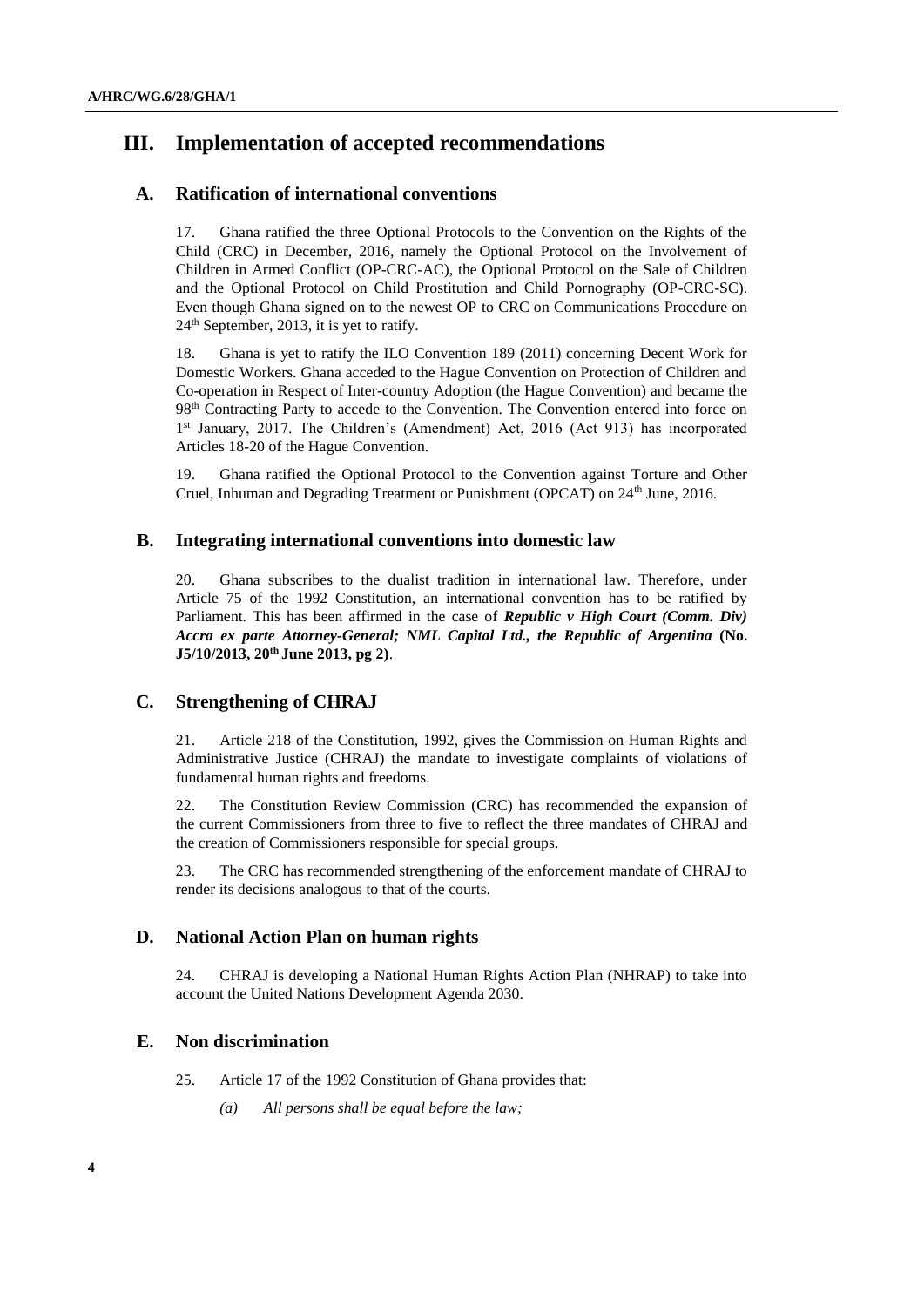*(b) A person shall not be discriminated against on grounds of gender, race, colour, ethnic origin, creed or social or economic status*.

26. CHRAJ has developed and is implementing a Discrimination Reporting System (DRS) to address issues concerning stigma and discrimination suffered by vulnerable groups particularly people living with HIV and AIDS (PLHIV) and key populations.

27. Under the DRS being implemented by CHRAJ, the rights of persons based on their sexual orientation or gender identity are protected. These include protection against violence, access to healthcare, stigmatization and discrimination directed at such persons and etc.

28. The Ministry of Gender, Children and Social Protection (MoGCSP) has structures in place to ensure that all persons are not discriminated against. The Domestic Violence and Human Trafficking Secretariats, the Departments of Gender and Social Welfare and Child and Social Protection Programmes too ensure that women, children, persons with disabilities (PWDs), the vulnerable and excluded in society are protected and given the opportunity to participate fully in National Development.

### **F. Economic and social welfare**

29. Ghana's current development blueprint, Ghana Shared Growth and Development Agenda II (GSGDA II) largely incorporates the United Nations Sustainable Development Goals (SDGs). In spite of this, Ghana is implementing social protection programmes such as Free Compulsory Universal Basic Education (FCUBE), which includes Capitation Grants, School Feeding Programme, Free Exercise Books, Free School Uniforms, Free Laptops and Free Sandals. Under the Livelihood Empowerment Against Poverty (LEAP), the Government seeks among others, to alleviate poverty among vulnerable groups such as children, the aged and the severely disabled.

30. The Capitation Grant (GC) is one of the social intervention programmes introduced in 2005 by the Government with the aim of abolishing school fees in basic education, alleviating poverty and providing equal opportunities to all children of school-going age. The Government has recently introduced a policy of free Senior High School education effective September, 2017.

### **G. Access to justice**

31. The Legal Aid Scheme Act is under review to strengthen the institution providing legal advice and legal assistance for people in need. A Public Defenders' Directorate is provided for under the reviewed Act in line with the Director of Public Prosecutions and this is expected to help ameliorate the deficiency. The resultant Bill is due to be presented to Cabinet for approval.

32. To deal with the issue of the backlog of remand cases, the Attorney-General's Office initiated the '*Justice for All Programme'* in September 2007. This programme addresses the problem of remand prisoners who have been in custody for a long period of time, and whose remand warrants have expired. Through the programme, many remand prisoners have been discharged either unconditionally or with conditions, whilst others have been granted bail.

33. The Ghana Prisons Service has established a Paralegal Department with branches in all the major prisons where inmates who are dissatisfied with their respective sentences are guided through the appeal process.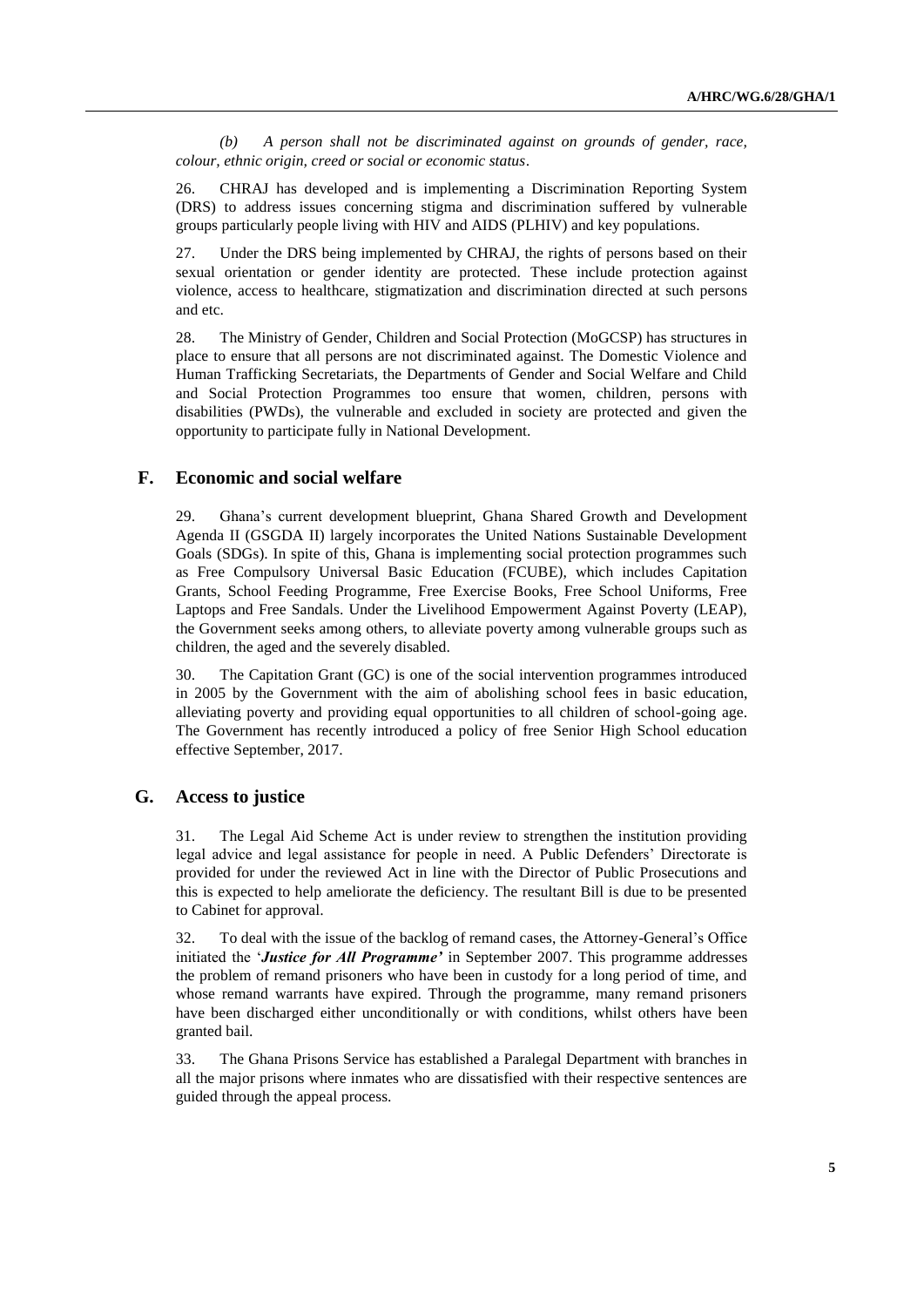# **H. Death penalty**

34. The CRC recommended that the death penalty should be abolished and replaced with life imprisonment without parole. Among the reasons it cited for its recommendation included the irreversible consequences of executing wrongfully-convicted individuals, the failure of the death penalty as a deterrent, the barbaric nature of the punishment, the fact that executions did not necessarily provide closure to victims' families, the arbitrariness of the punishment, the dehumanizing effect of executions, the need to focus instead on rehabilitation and the current international practice which is in favour of abolition of the death penalty.

35. In this regard, a Bill has been drafted for abolition of the death penalty following the recommendations of the CRC. The abolition of the death penalty, however, requires a referendum in accordance with the 1992 Constitution of Ghana.

# **I. Prohibition of torture**

36. During the initial review of Ghana by the Committee against Torture and other Cruel, Inhuman and Degrading Treatments or Punishment (CAT) in 2012, Ghana accepted the recommendation by the Committee to enact legislation to criminalise torture.

37. Torture, as defined in Article 1 of CAT, has not yet been incorporated into the Criminal and Other Offences Act, 1960 (Act 29). Nonetheless, torture is prohibited in Ghana and provisions can be found, for instance, in the Mental Health Act, 2012 (Act 846) and the Prisons Service Act, 1972 (NRCD 46). The Human Trafficking Act, 2005 (Act 694) and the Anti-Terrorism Act, 2008 (Act 762) also provide indices against torture or cruel or inhuman treatment.

38. With regard to the Ghana Police Service, personnel are prohibited from torturing or administering any form of ill-treatment to persons in detention facilities as provided by Regulation 82(1) (j) of the Police Service Regulations, 2012 (C.I. 76), which states that *"it is a major offence for an officer to maltreat or use unnecessary force towards a person in the officer's custody".* To this end, the Ghana Police Service has established the Police Intelligence and Professional Standards (PIPS) Unit which investigates cases of professional misconduct and ill-treatment of detainees and recommends punishment for perpetrators. Reported cases of torture and ill-treatment are investigated and perpetrators are made to face an internal disciplinary action.

39. The second leg of disciplinary action is criminal prosecution of the perpetrator. This is normally done on the advice of the Attorney-General and Minister for Justice. The punishment for prosecution, if the perpetrator is convicted, is the same as provided under sentencing in the Criminal Procedure Act (Act 30) of 1960 with no exception whatsoever. It is worthy of note that the decision to either subject a perpetrator to an administrative service enquiry or criminal prosecution in a court of competent jurisdiction is not mutually exclusive. Both can be pursued at the same time according to sections 9(1) (2) of the Criminal Offences Act (Act 29) of 1960*.* The remedy for victims of use of excessive force and unlawful killings is financial compensation.

#### **J. Conditions in detention centres**

40. Ghana is guided by the United Nations Standard Minimum Rules for the Treatment of Prisoners (the Nelson Mandela Rules) as well as the Guidelines on the Conditions of Arrest, Police Custody and Pre-Trial Detention in Africa (the Luanda Guidelines). In particular, the operations of the Ghana Prisons Service and the Ghana Police Service are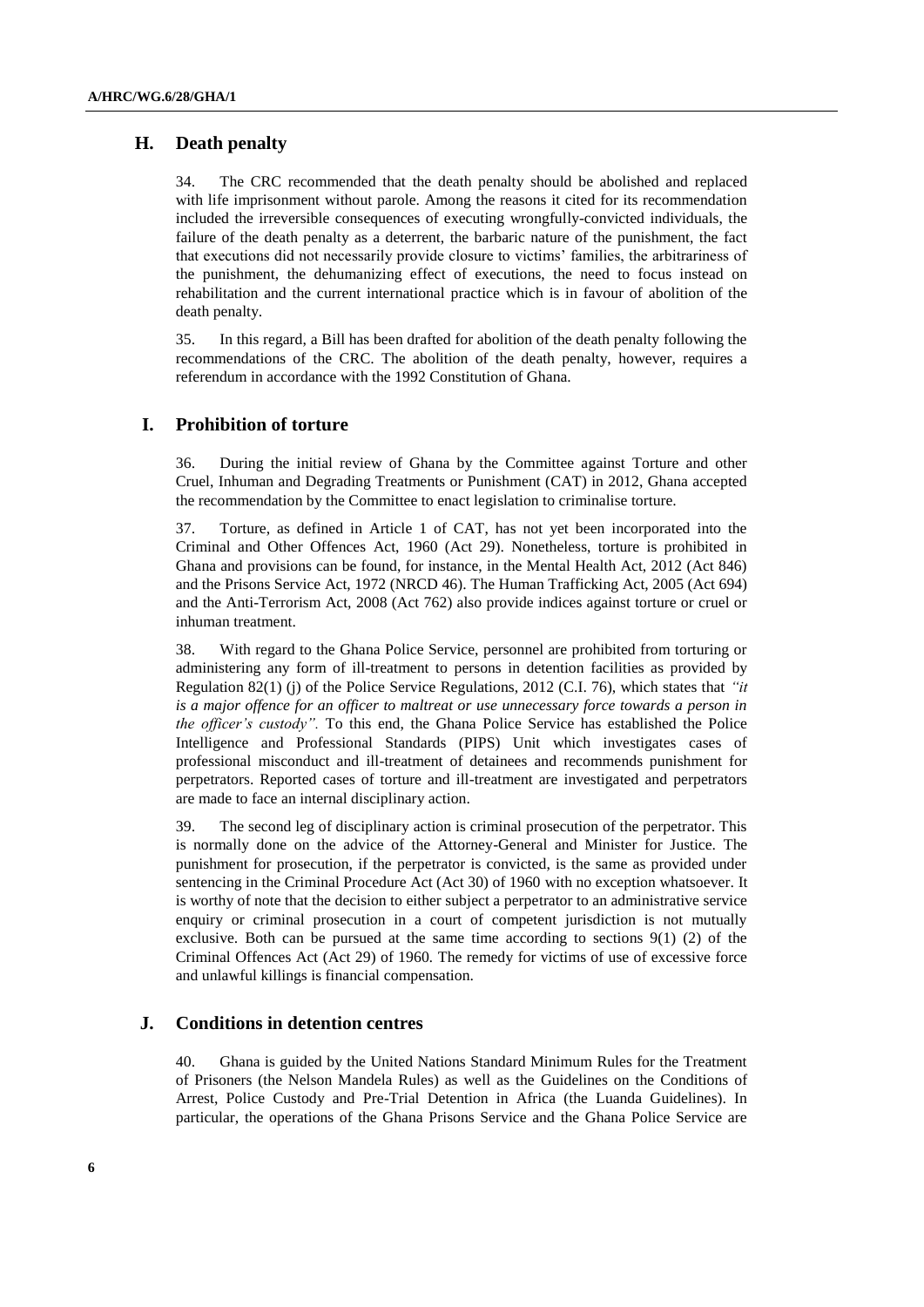regulated by Standard Operation Procedures consistent with the Nelson Mandela Rules and the Luanda Guidelines.

41. CHRAJ has the mandate to investigate complaints of violations of fundamental human rights and freedoms. Despite the absence of a designated National Preventive Mechanism (NPM), CHRAJ has since 1995 been conducting visits to places of detention. The ratification and implementation of the OPCAT will ensure the establishment of a NPM to undertake regular visits to places of detention in order to monitor conditions in detention centres.

42. Article 15(4) of the 1992 Constitution categorically states that *"a juvenile offender who is kept in lawful custody or detention shall be kept separately from an adult offender".*  Pursuant to the above mentioned provision and in accordance with the laws regulating the Ghana Prisons Service, adult prisoners are detained in adult prisons while young offenders and juvenile offenders are detained at the Senior Correctional Centre.

43. Ghana has been implementing a policy of decongesting the prisons through the '*Justice for All Programme'*. Admittedly, overcrowding is a major problem in detention centres, which is caused by the closure of some large holding facilities without their replacement and the ever-increasing remand populations in the various prisons. Consequently, the Ghana Prisons Service in collaboration with other agencies has taken steps to alleviate the situation, which includes the following:

- The facilitation of remand prisoners' access to justice with the assistance of officers who have undergone training as paralegals.
- Introducing periodic court sittings in prisons through the "Justice for All Programme" to hear the cases of inmates with overstayed warrants.
- The periodic transfer of prisoners from notably overcrowded prisons to underpopulated prisons.
- Facilitation of the grant of amnesty to selected inmates.
- Expediting work on the completion of the Ankaful Maximum Security Prison to make the facility fully operational.

44. In terms of access to medical care, inmates are registered under the National Health Insurance Scheme (NHIS). The Ghana Prisons Service maintains infirmaries in all the prisons nationwide and, where necessary referrals are made to appropriate health centres.

### **K. Designation of National Preventive Mechanism**

45. Even though Ghana has ratified the OPCAT, which requires the establishment of a National Preventive Mechanism (NPM) or the designation of an existing agency as the NPM, same has not been done except by law. There is currently no institution clothed with the legal mandate to undertake preventive visits to places of detention. Despite the absence of a legal framework for the establishment of NPM, CHRAJ has been undertaking regular visits to detention centres.

46. There is the possibility that, CHRAJ, having the requisite attributes of a NPM may in the future qualify to be designated Ghana's NPM. There will be the need to amend the law establishing CHRAJ to expand its mandate and functions to include the undertaking of preventive visits to places of detention in order to prevent torture and other cruel, inhuman and degrading punishments. In this regard, some changes to the mandate of CHRAJ would be required to make it compliant with the OPCAT, in particular, to aspects relating to financial independence and monitoring methodology.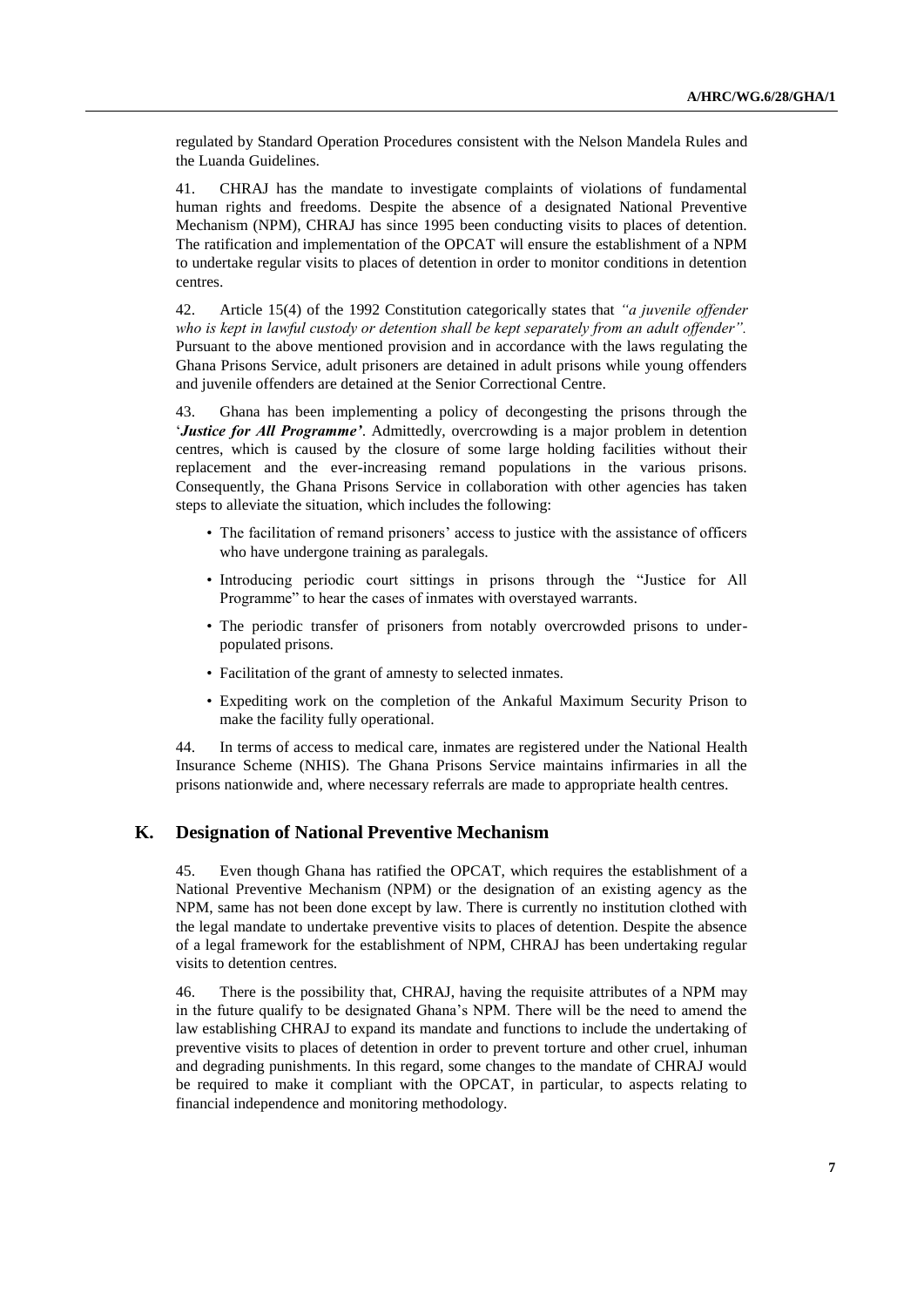47. Consideration also needs to be given to the recruitment of qualified experts by CHRAJ, their salaries and emoluments and the provision of adequate resources to enable it operate effectively as a NPM.

### **L. Human trafficking**

48. Ghana is implementing the Child Protection Compact Agreement (CPC), to assist in combating child trafficking in the country.

49. Baseline survey on Human Trafficking was carried out in 2016 as part of the implementation of the CPC Agreement. Standard Operating Procedures (SOPs) have been developed to help in the identification of victims of trafficking.

50. Capacity building programmes for personnel of security agencies and social workers to assist them in identification, interviewing, rescuing and assisting victims of trafficking have been instituted. So far about 341 officers have been trained.

51. A Task Force Unit has been established at the Kotoka International Airport and manned by staff of both Ghana Immigration Service and The Anti- Human Trafficking Unit of the Ghana Police Service to prevent young women, men and children from being trafficked through our Airports and also to arrest perpetrators of trafficking for prosecution.

52. Public sensitisation to prevent human trafficking is ongoing. Radio and TV Talk shows/discussions are being used.

53. A National Plan of Action on Human Trafficking is also being developed.

54. The General Agricultural Workers Union (GAWU) of the Ghana Trades Union Congress (TUC) is implementing a project at Kpondo-Torkor in the Volta Region. This project is aimed at eliminating child trafficking and child labour in the fishing communities along the Volta Lake.

### **M. Harmful traditional practices**

55. The Ministry of Gender, Children and Social Protection (MoGCSP), in collaboration with the Domestic Violence and Victims Support Unit (DOVVSU) of the Ghana Police Service is implementing a three-year initiative to end Early, Forced Child Marriage (CEFM) in Ghana. The Project aims at changing the attitudes, behaviours and to re-orient the values of the girl-child through mass communication, direct community engagements, media campaigns, and empowerment of the girl-child in local communities.

56. MoGCSP is developing a national strategic framework as the country's guide on how to effectively respond to and prevent CEFM. The National End Child Marriage Project was launched in February, 2016 by the former First Lady of the Republic of Ghana, H.E. Mrs Lordina Mahama and 5 other African first Ladies in Accra. MoGCSP engaged various stakeholders including Chiefs, Queen mothers, civil society, and communities in the sensitization programmes on ending CEFM.

57. Family Tribunal and Gender–Based Violence Courts have been established to fast track and resolve gender-based violence cases and, more importantly to improve on the administration of justice in respect of gender-based violence.

58. The Bonyase witch camp in the Northern Region, where 150 girls had been held, was closed down on 15<sup>th</sup> December, 2014. The freed girls from the witch camps were provided humanitarian assistance to help them reintegrate into their communities.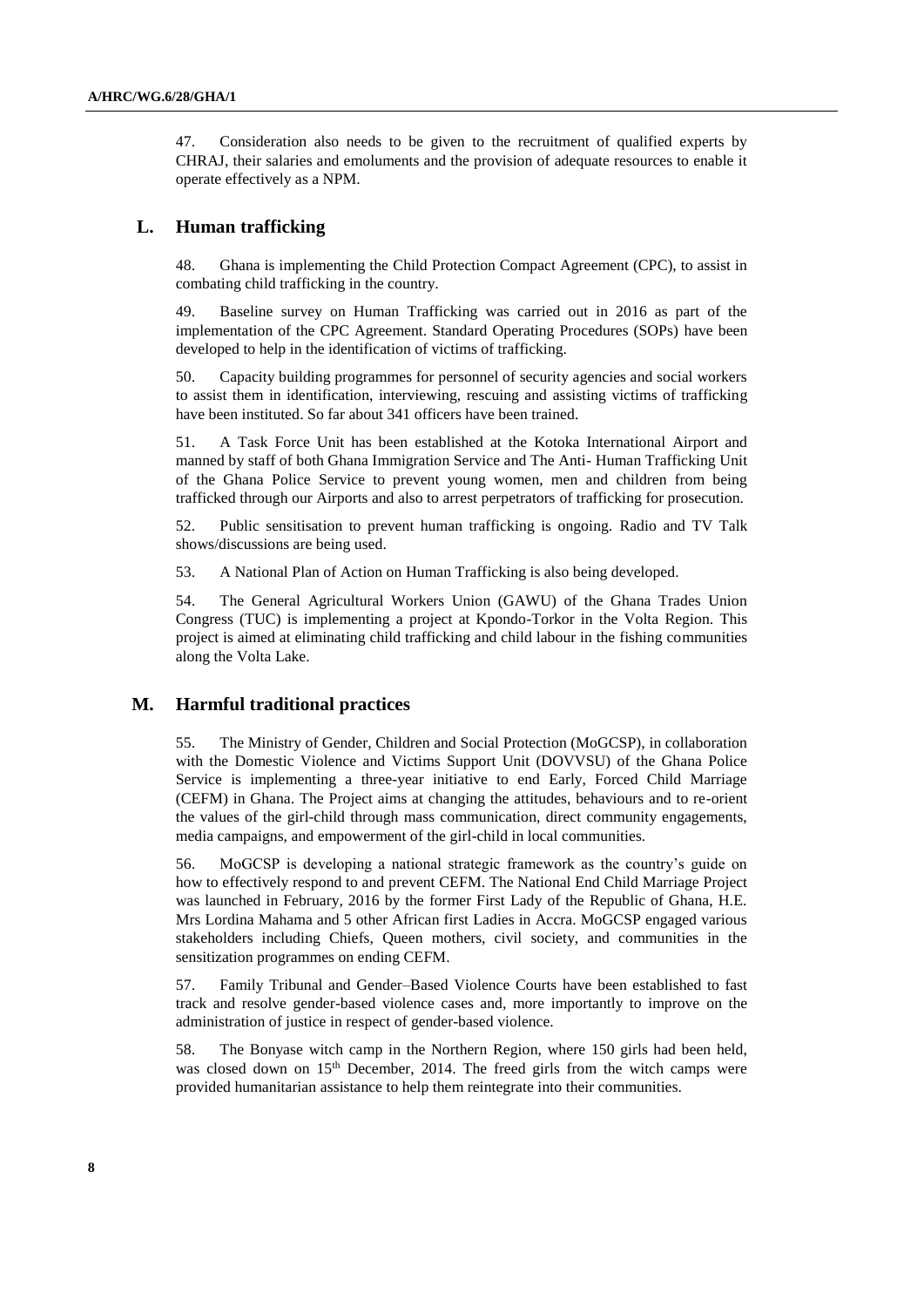### **N. Rights to information**

59. The Right to Information Bill was published in the Gazette of Wednesday,  $31<sup>st</sup>$  July, 2013 and laid before Parliament on  $12<sup>th</sup>$  November, 2013. The Bill is still under consideration by the Parliament of Ghana.

60. The decision in the recent case of *Lolan Kow Sagoe-Moses & vs. The Hon. Minister for Transport & Attorney-General (Civil Suit No. HR/0027/2015, dated 13th April, 2016)* will lead the way in ensuring more transparency in government and especially enable journalists and anti-corruption activists to seek information and expose nefarious activities of public officials. The decision is also another major victory for human rights and especially the right to information in Ghana. It presents an important avenue for the enjoyment of the right to information, especially access to official government information.

#### **O. Health care**

61. The Mental Health Act, 2012 (Act 846) has established the Mental Health Authority with the mandate of enhancing the living conditions and treatment of patients in psychiatric institutions.

62. For the past three years, about 700 of mental patients have been treated and discharged. The decongestion has also enabled the mental health facilities to improve sanitation.

63. The implementation of MDG5 Acceleration Framework (MAF): maternal mortality has been reduced due to the implementation of the Free Maternal Delivery policy in line with the National Health Insurance Scheme (NHIS).

64. Adolescent Reproductive Health Services have been scaled up to include Family Planning services as part of interventions to reduce the resort to unsafe abortions by adolescents.

65. Ghana has adopted the Community-based Health and Planning Services (CHPS) system to increase access to and use of health services in remote communities. This revolutionary system brings trained health care workers directly into the communities and rallies community support behind them to ensure the system's acceptability and sustainability.

66. In July 2016, a new National HIV and AIDS Strategic Plan was developed for the years 2016-2020. The National HIV and AIDS Strategic Plan (NSP 2016-2020) is aligned to the UNAIDS 90-90-90 Treatment targets and aims to reduce new HIV infections and AIDS related deaths by 80%, as well as strengthen Health and Community Systems by 2020. Within the framework, several initiatives are being implemented including the "First 90 Campaign" and the adoption of the "Treat All" Policy to enhance existing programmes towards ultimately ending the AIDS epidemic by 2030.

67. The Ghana Aids Commission (GAC) has carried out studies on Integrated Biological and Behavioral Sentinel Survey (IBBSS) on female Sex Workers (FSW), Men Who have Sex with Men (MSM) and Prison Inmates, Stigma Index Study and modes of transmission Study, Epidemiological Analysis, Demographic and Health Surveys, to generate strategic information to guide policy decision making and program implementation.

68. The Heart to Heart Campaign is using Persons Living with HIV as Ambassadors to reduce the stigma and discrimination against persons living with HIV. GAC is also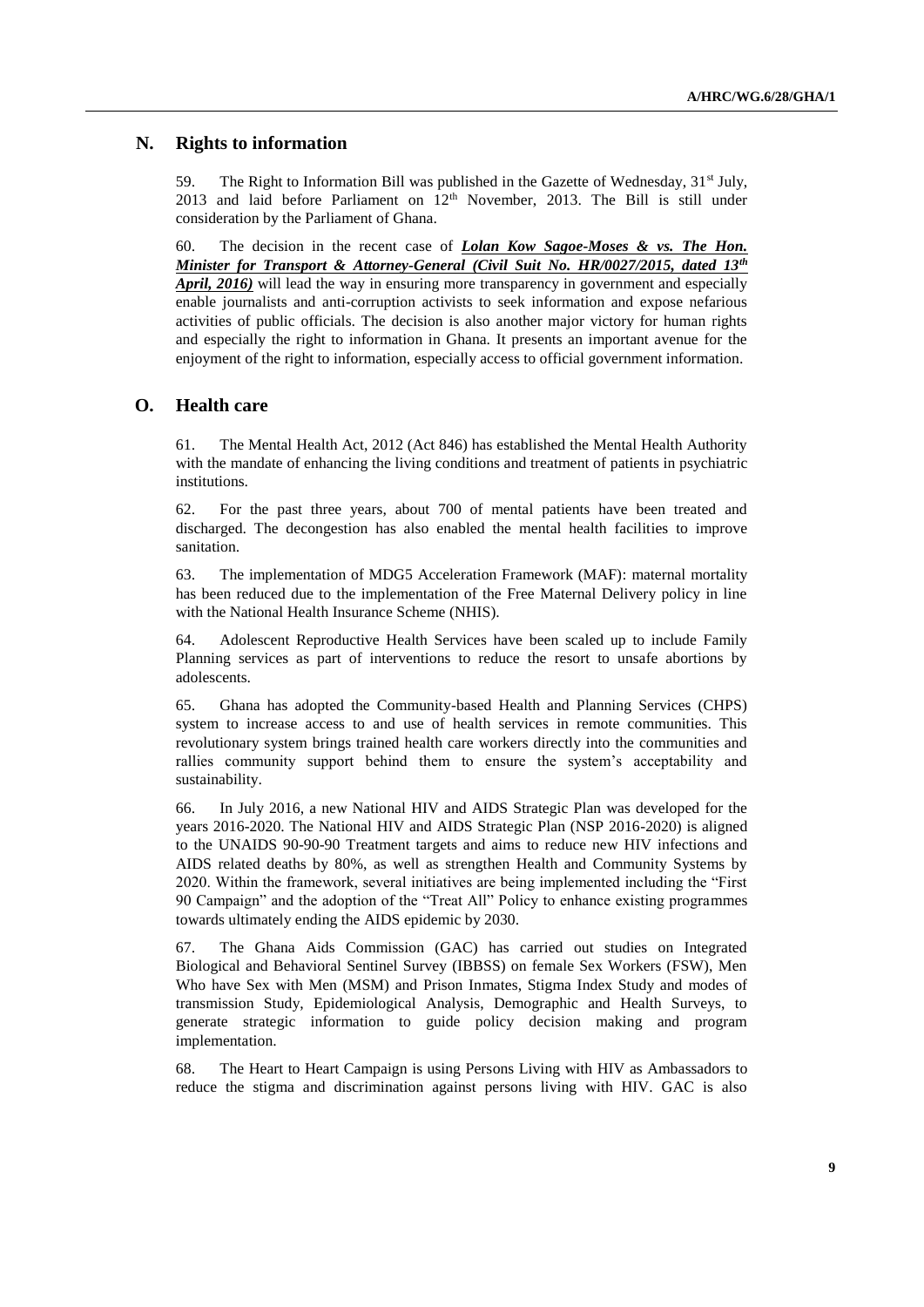collaborating with CHRAJ to manage the Discrimination Reporting System in accordance with the Ghana Aids Commission Act, 2016 (Act 938).

69. GAC has ensured free registration of People Living with AIDS on the NHIS and has collaborated with the African First Ladies against HIV/AIDS (OAFLA), Ghana chapter, to provide comprehensive and free integrated HIV and reproductive Health Services to community members across the country.

#### **P. Right to education**

70. Ghana is implementing free Compulsory Universal Basic Education (fCUBE) to all children of school going age.

71. The Ministry of Education (MoE) will implement Free Senior High School policy in September 2017 as part of efforts to make secondary education accessible.

72. MoE provides a comprehensive package of support which includes school fees, material based support, community engagement activities and trained teacher mentors to provide psychosocial support to children of school going age. In this regard, girls are encouraged to go to school through the provision of some form of vocation or are placed in livelihood programmes. Specifically, the 'Take Home Ration' initiative by the Ghana Education Service (GES) and the World Food Programme (WFP) in the three northern parts (Northern, Upper East and Upper West Regions) of the country have helped to bridge the gender disparity in education in certain deprived communities. School enrollments in rural communities have increased due to the provision of one hot meal daily to 1,677,322 pupils in all 216 districts in existing beneficiary schools in the country. The School Feeding Programme has also ensured the retention of children in beneficiary communities in schools.

73. In 2015, the Government of Ghana with support from relevant stakeholders completed the development of the Inclusive Education Policy together with a comprehensive Implementation Plan. The Policy defines the strategic path of the government for the education of all children with special educational needs. The Inclusive Education Policy was successfully launched in May, 2016.

74. The Government of Ghana, in collaboration with relevant stakeholders developed a Complementary Basic Education (CBE) Policy. The policy is currently guiding the provision of flexible learning opportunity for out-of-school children mostly located in hard to reach areas. The CBE has supported about 290,000 Out-Of-School Children (OOSC), about 50% being girls, with support from the Development Partners and the Government, from 2012 to 2018.

# **Q. Women's rights**

75. The Office of the Attorney General and Ministry of Justice and the MoGCSP are jointly sponsoring amendment of the Intestate Succession Act, 1987 (PNDC Law 111) with the objective of removing anomalies in the present law relating to Intestate Succession and the provision of a uniform succession law that will be applied throughout the country irrespective of the inheritance system of the intestate and the type of marriage contracted.

76. Article 17 of the 1992 Constitution provides for equality before the law. Thus, every person has equal right to own property irrespective of a person's gender as buttressed in Article 18 of the Constitution to the effect that every person has the right to own property or in association with others. In the context of marriage and property rights of spouses, a Bill is currently before Parliament to regulate the sharing of spousal property in the situation of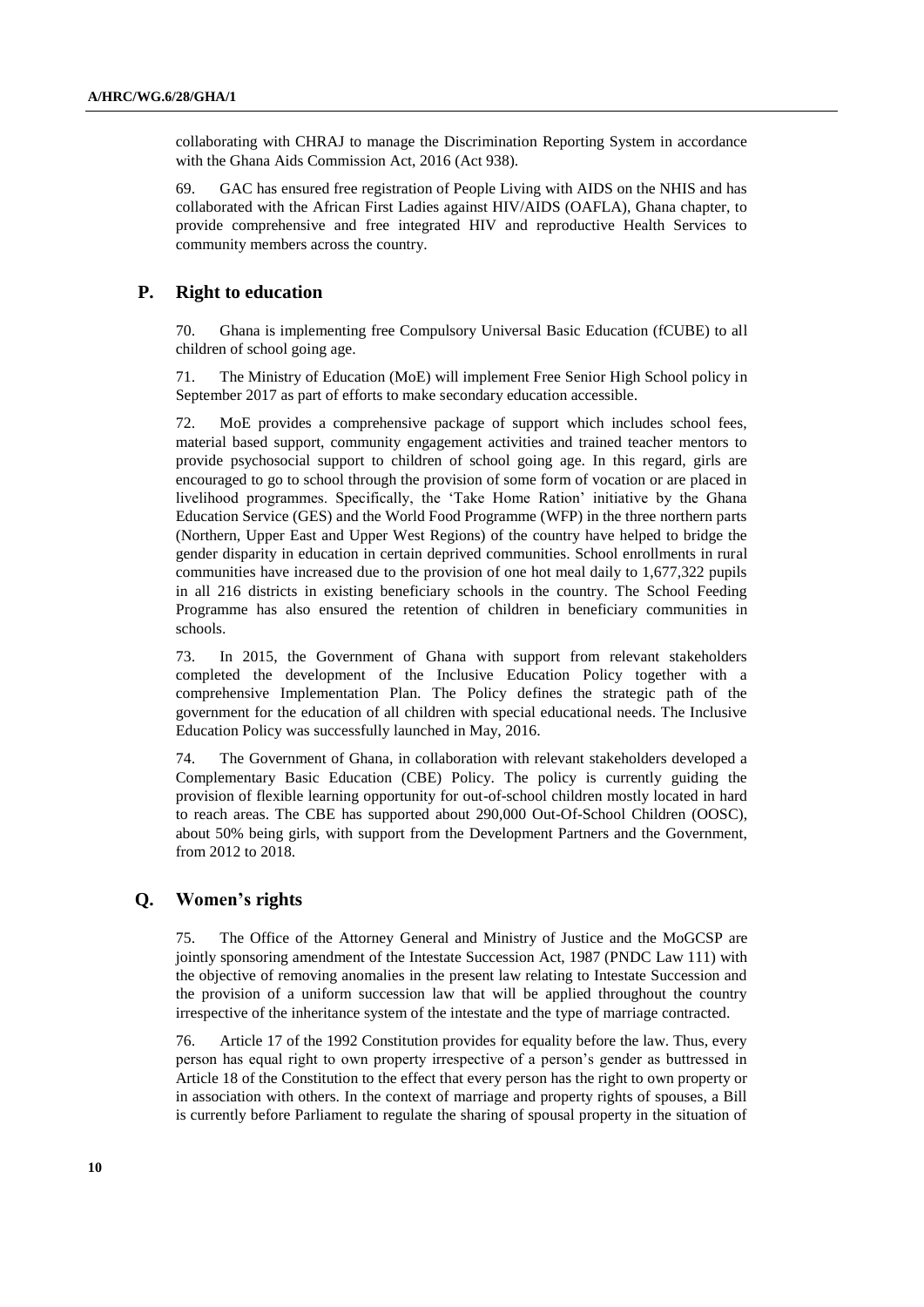divorce and death. The Bill makes provision for the protection of children born out of wedlock and women in cohabiting relationships.

77. DOVVSU of Ghana Police Service has put in place a system to ensure that every case of domestic violence including female genital mutilation that is reported is effectively investigated. DOVVSU works closely with the Judiciary and the Attorney General's Office for the effective prosecution and adjudication of Domestic Violent cases reported.

78. DOVVSU has a 'walk-in' system that allows victims and witnesses to directly report cases. The Unit also maintains a dedicated telephone line which is part of the Ghana Police Service crisis response intervention and linked to police and hospitals facilities nationwide.

79. DOVVSU maintains a referral system for victims that includes medical, legal and counseling services. Officers of DOVVSU have been trained to provide basic counseling to clients and traumatized victims.

80. Family Tribunal and Gender-Based Violence Courts have been established to speedily resolve gender-based violence cases and, more importantly to improve on the administration of justice for gender-based violence.

81. Domestic Violence/ Sexual and Gender Based Violence (DV/SGBV) Response Centres have been established in the Greater Accra Region targeted at market women and head porters ("Kayayei") to report cases of violence to the centres. These centres are manned by officers from DOVVSU, CHRAJ, Social Welfare, Education and Health among others.

### **R. Affirmative action**

82. MoGCSP has developed an Affirmative Bill, which seeks to effectively redress social, economic and educational gender imbalance in Ghana, based on historical discrimination against women which impedes sustainable national development. The Bill also promotes the full and active participation of women in public life by providing for a more equitable system of representation in electoral politics and governance in accordance with the laws of country. Currently, the Bill, which is titled Affirmative Action (Gender Equality) Bill (2014) received Cabinet approval on  $9<sup>th</sup>$  July 2016 and is now before Parliament. However, Parliament is receiving further inputs from other stakeholders.

83. MoGCSP launched a Gender Policy at the end of 2015 and has been engaging various Ministries using the policy as a basis to promote gender mainstreaming and equality in their institutions. The policy aims to promote a balance in recruitment, improved gender budgeting and enhance gender sensitive programming. Through consistent engagement with the National and Regional House of Chiefs by various stakeholders, both houses have begun the process to admit and fully integrate queen mothers in daily deliberations and key decision-making; a development that marks a significant step in strengthening women leadership in traditional governance institutions.

84. Pending the passage of an Affirmative Action Bill, the MoGCSP and its partners are engaging with political parties using the tenets of the Bill as a basis to increase the election of women into political office.

85. MoGCSP has also developed the Gender Analysis Framework and Planning Templates to guide District Planning and Coordinating Units (DPCUs) in their planning processes. This framework is to ensure gender inclusion in planning processes for poverty reduction, local economic development, agriculture and infrastructural development at the local level.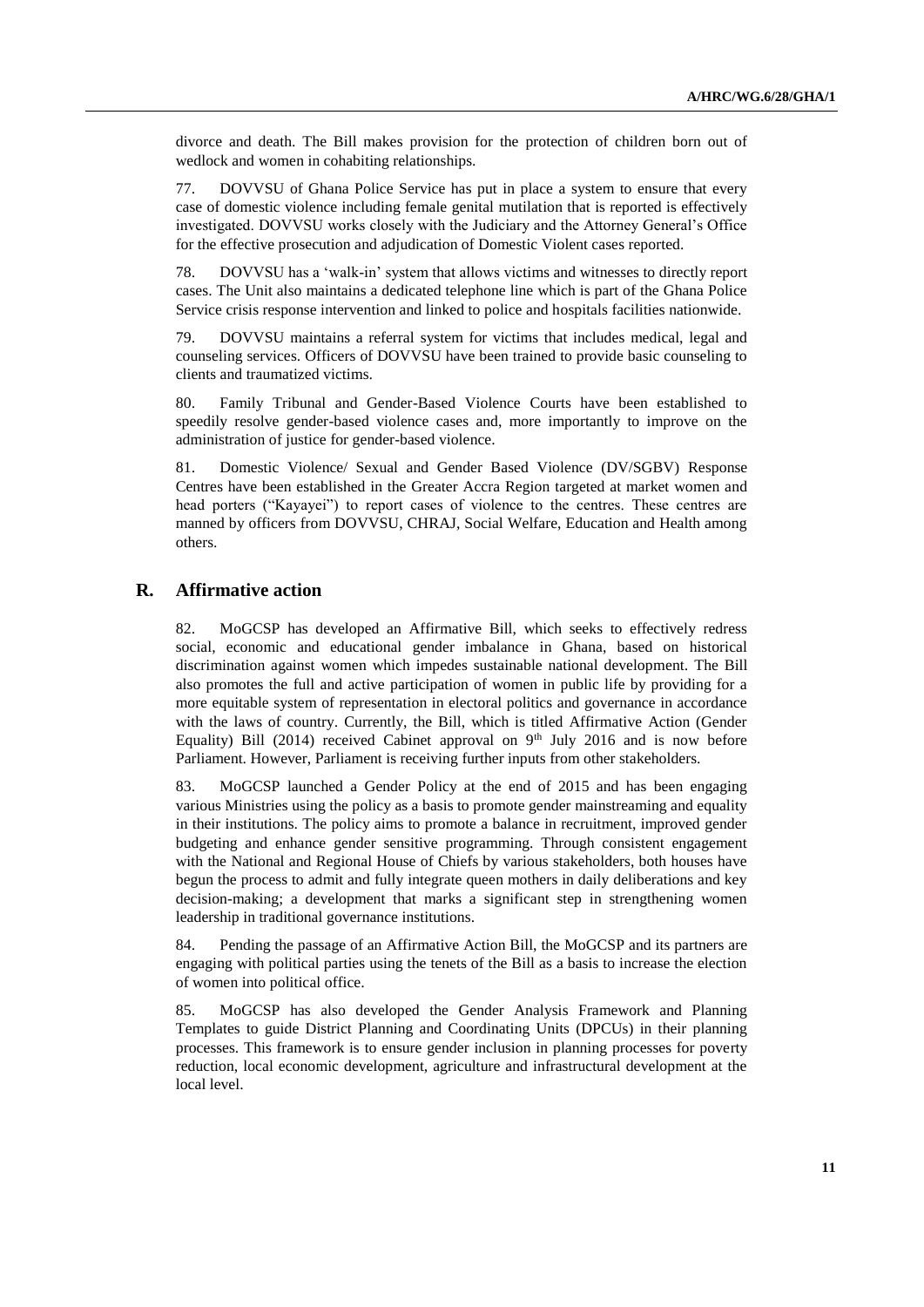86. MoGCSP has instituted gender responsive budgeting in all Ministries, Departments and Agencies with a Gender Responsive Budgeting Technical Working Committee also constituted to oversee gender mainstreaming in sector policies and budgets. Training manuals on mainstreaming gender into planning, budgeting, monitoring and evaluation at the district levels have also been developed and training of officers is ongoing.

### **S. Rights of the child**

87. Ghana has instituted measures to address corporal punishment in schools and other childcare institutions under the Child Friendly School Programming. The Ghana Education Service (GES) has developed a Code of Conduct for Teachers, which defines physical violence to include corporal punishment. Teachers are consequently prohibited from inflicting any form of corporal punishment on a child. The Code has been presented to the Ghana Education Service Council for consideration and approval.

88. Schools in Ghana generally, have codes of conduct for pupils and students, which prescribe corrective measures when children misbehave. The Head-teachers' Handbook has been revised and teachers are being made aware of likely prosecution when children are caned.

89. Since 2012, Government agencies including Department of Children (DOC), Department of Social Welfare (DSW) and CHRAJ have held community forums aimed at sensitizing the population on the negative effects of corporal punishment on children. The DSW and DOC alone have had interaction with over 250,000 people in about 250 communities across the entire country on violence against children.

90. The Child and Family Welfare Policy which is also aimed at eliminating corporal punishment and other forms of abuse against children in both home and school settings has been developed by MGCSP. Violence against children is one of the priority areas of concern for the Policy. The key strategic interventions under this Policy to address violence and abuse of children include:

(a) Strengthening of community structures (chiefs, queen-mothers, community leaders, religious leaders and faith-based organizations);

(b) Improvement in child and family welfare services;

(c) Empowering children and young people to understand situations of abuse and violence and report to the relevant authorities;

Empowering families and communities to better understand abuse and violence against children and make better choices to prevent and respond to situations of risk.

91. In 2016, a Justice for Children Policy was introduced to protect juvenile offenders, witnesses and child victims of crimes. The Policy will ensure the protection of children throughout their contact with the justice system and as such make access to justice by children a structure within the judicial system of Ghana.

92. Ghana ratified the ILO Convention No. 138 Concerning the Minimum Age for Admission to Employment in 2011. Ghana recently underwent a peer-review by the Economic Community of West African States (ECOWAS) mechanism, which identified gaps in its national plan of action on child labour and the need to amend the National Plan of Action (NPA) on Child Labour. To date more than 2,000 children had been rescued from working in the mining industry. Families are also provided livelihood support to discourage them from sending their children to work in the mines. Community-based child protection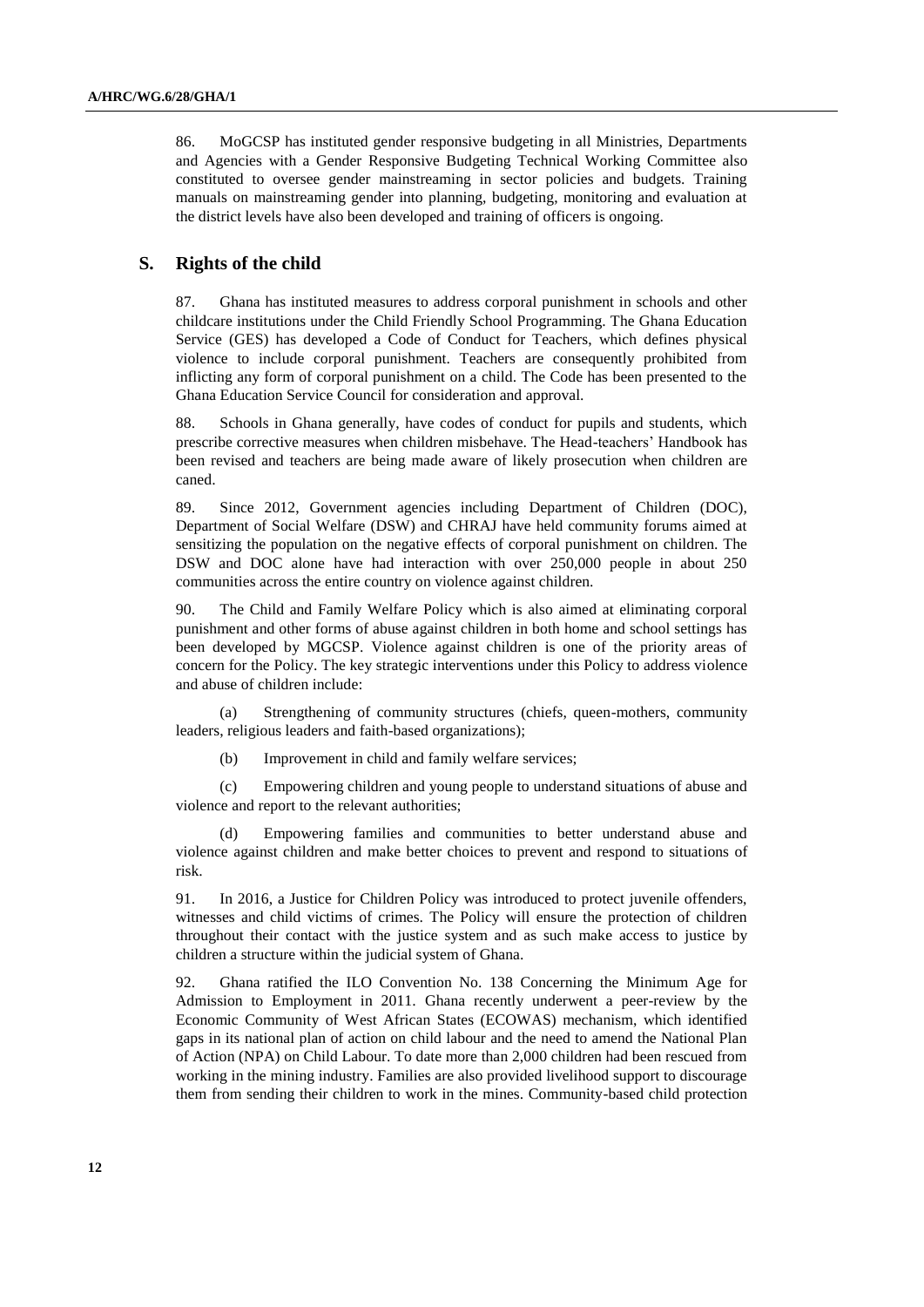teams have been established within mining communities, which have led to the withdrawal of more than 267 children from mining activities.

93. Ghana has instituted a "Births and Deaths Registration Day" celebration which has been observed annually with the aim of sensitizing the Ghanaian citizenry about the importance and benefits associated with the early registration of births and deaths. The event has been marked with national and regional durbars in selected communities around the country since 2004.

94. Currently, the Birth and Death Registry is undertaking Electronic Registration (E-Registration) and as at September 2016 has achieved 63% of success. It now also undertakes monthly mobile Registration.

#### **T. Persons with disabilities**

95. The Persons with Disability Act, 2006 (Act 715) was passed on  $23<sup>rd</sup>$  June, 2006. This is aimed at ensuring that, persons with disability enjoy the rights enshrined in Article 29 of the 1992 Constitution of Ghana, with the view to improving their quality of life and that of other vulnerable groups. The law also guarantees persons with disability (PWDs) access to public places, free general and specialist medical care, education, employment and transportation among other things. Section 16-23 of Act 715 provides that a parent or guardian of a child with disability must send the child to school.

96. Strategies and policies have been implemented to enable PWDs to participate in the mainstream of the national development process and dedicating budgetary allocations to organize programmes to create awareness about problems confronting PWDs. MoGCSP provide rehabilitation services, livelihood empowerment progamme to Persons with disabilities. PWDs are a key target of Ghana's Livelihood Empowerment Against Poverty Programme with more than 52,082 Persons with Disability already benefiting from LEAP. In 2016, over 3000 Persons with Disability were registered on the National Health Insurance Scheme. Action Aid Ghana, a non-governmental organization, in an effort to empower PWDs in the Upper East Region, has been collaborating with Action for Disability and Development (ADD) since 2004, which has culminated in the construction of a resource centre.

97. The 1992 Constitution and the Children's (Amendment) Act, 2016 (Act 913) make provision for the welfare of persons with disabilities. The Persons with Disability Act, 2006 (Act 715) also makes provision for access of persons with disabilities to public places, employment, and transportation, along with other rights such as family and social life, education for children with disability and their protection against exploitation and discrimination. In response, MoGCSP has developed the Ghana Standards on Accessibility Designs in collaboration with the Ghana Standards Authority to facilitate access for persons with disability.

98. Act 715 also provides for the creation of Persons with Disability (PWD) Desks at employment centres nationwide and established the National Council on Persons with Disability (NCPD) in 2007 to oversee the implementation of some of the national programs for persons with disabilities. The NCPD is currently operating under the Ministry of Gender Children and Social Protection.

99. The Special Education Division of the Ghana Education Service (SPED) has been set up to ensure equitable educational opportunities for children with special needs and disabilities. There are 13 special schools and 24 units (integrated schools) for children with intellectual disabilities, and these are run by SPED. Some private institutions such as the New Horizon basic school in Accra also assists GES to provide learning opportunities for children with special needs.